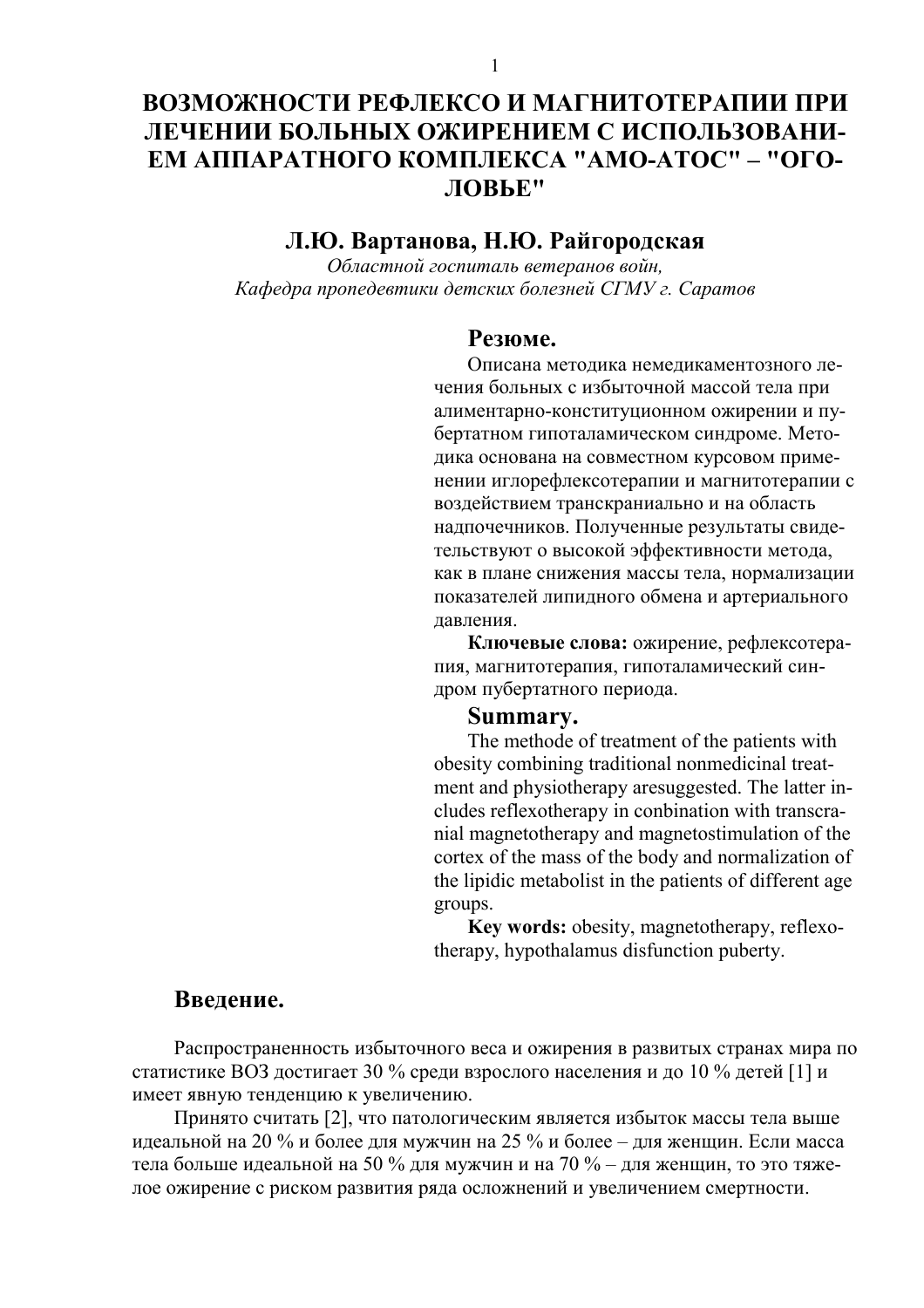Наиболее важным критерием ожирения является индекс массы тела (ИМТ отношение веса в кг к росту в м<sup>2</sup>). Нормальные границы ИМТ – 20-25 кг/м<sup>2</sup>.

Ожирение – общепризнанный фактор риска развития атеросклероза, гипертензии, сахарного диабета, варикозной болезни, тромбофлебита, холелетиаза, артритов и многих других заболеваний.

Даже незначительное конституционально-экзогенное ожирение у детей и подростков приводит к нарушениям вегетативной регуляции и требует отнесения таких детей в группу высокого риска по развитию вторичного гипоталамического ожирения [3].

В настоящее время считается доказанным, что независимо от формы ожирения (первичное или вторичное) ключевое звено его патогенеза состоит в конкретных нарушениях гормональной связи между жировой тканью и гипоталамусом [2].

Согласно глюкостатической теории [4] стимуляция глюкорецепторов вентромедиальных ядер гипоталамуса (центр насыщения) индуцирует чувство насыщения и руководит пищевым поведением.

В лечении ожирения большое внимание уделяется немедикаментозным методам. В первую очередь это диета и физические нагрузки. Однако в ответ на антропометрическую "нормализацию" веса, многие из похудевших испытывают дисфорию, отмечаются обсессивные неврозы в связи с понижением выработки опиатных пептидов, брадикардия, гипотония, у женщин возможно нарушение менструального цикла.

Чтобы лечение больного ожирением было адекватным и патогенетически обоснованным необходим поиск методов воздействия на гипоталамус в сочетании с симптоматическим лечением.

Известны немногочисленные попытки воздействия физическими факторами на гипоталамус, например битемпоральная индуктотермия [5], трансцеребральное воздействие электрическим током ультравысокой частоты [6] и транскраниальная электростимуляция аппаратом "Трансаир" [7]. Недостатком первых двух методов является тепловой компонент воздействия поля и противопоказания при наличии в анамнезе черепно-мозговых травм. Третий метод более интересен, но противопоказан при артериальной гипертензии, как любая электропроцедура.

Из физических факторов наиболее обоснованным для воздействия на структуры мозга является магнитное поле. Это физиологичное воздействие так как магнитное поле - природный фактор, воздействующий на человека от момента его зачатия. Магнитное поле, в отличие от электрического, беспрепятственно проникает внутрь тканей и не создает эффекта нагрева при любых частотах. Этому воздействию присущи такие свойства как сосудорасширяющее, спазмолитическое, гипотензивное, противоотечное, нейротропное и иммуномодулирующее.

Биологическая активность магнитного поля определяется набором его биотропных параметров (напряженность, частота, локализация и др.). Наибольшим числом биотропных параметров обладает бегущее импульсное магнитное поле (БИМП), генерируемое отечественным аппаратом "АМО-АТОС" с приставкой "ОГОЛОВЬЕ" [8]. Использование его при транскраниальном (битемпоральном) воздействии в комплексном лечении больных с гипоталамическим синдромом пубертатного периода дало существенные положительные результаты [9], особенно при нарушениях вегетативного статуса и артериальной гипертензии у этих боль-**HLIX**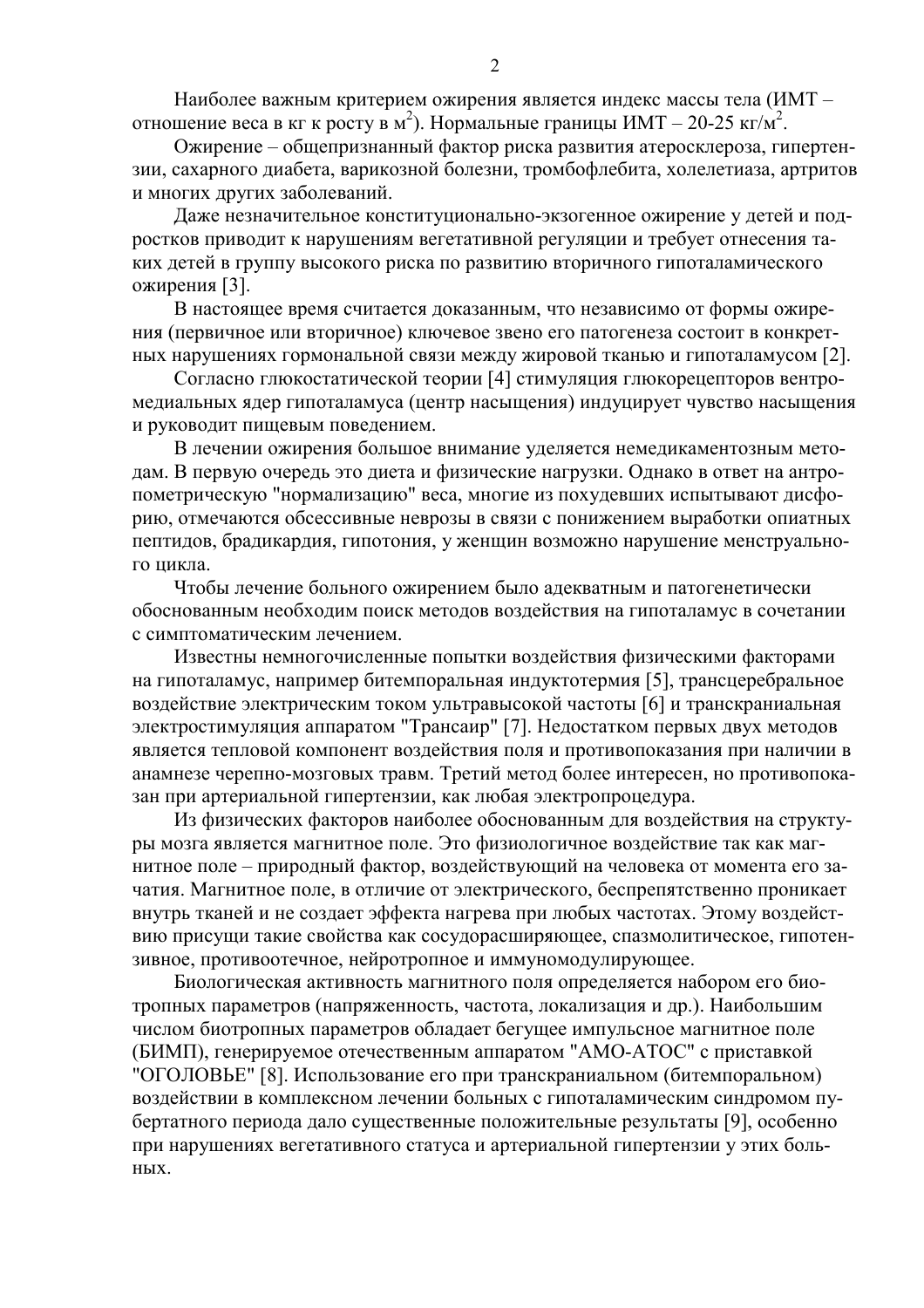Интересные результаты получены при лечении ожирения методом иглорефлексотерапии [10].

Задачей данной работы является соединение двух немедикаментозных методов однонаправленного действия с целью оптимизации лечения больных с различными формами ожирения.

#### Материал и методы.

Для решения поставленной задачи было сформировано две группы больных.

Группа I состояла из больных с алиментарно-конституционным ожирением в возрасте от 32 до 56 лет в количестве 38 человек (28 мужчин и 10 женщин). При этом I степень ожирения имели 5 человек, II – 33 и III – 10 человек. Тип ожирения преимущественно абдоминальный. Диагноз сахарный диабет 2 имели 12 больных, гипертоническая болезнь II степени - 8. При проведении глюкотолерантного теста нарушения углеводного обмена были выявлены еще у 5 больных.

Группа II состояла из больных с гипоталамическим синдромом пубертатного периода (ГСПП) в возрасте от 12 до 17 лет в количестве 30 человек (8 юношей и 22 девушки). Нарушения углеводного обмена были выявлены у 53 % подростков, розовые стрии – у 85 %, повышенное артериальное давление – у 42 %. У большинства высокорослость, жалобы на частые головные боли, выраженную булимию в вечернее и ночное время.

Больные обеих групп разделялись на три подгруппы:

контрольная, получавшая традиционную терапию (гипокалорийная диета, a) физические нагрузки, диуретики, по показаниям в ряде случаев метморфин в дозировке 500 мг на ночь);

традиционная терапия в комбинации с иглорефлексотерапией;  $\sigma$ )

традиционная терапия в комбинации с иглорефлексотерапией и транскра- $B)$ ниальной магнитотерапией.

Больным группы IIв одновременно с транскраниальным воздействием воздействовали БИМП на область проекции надпочечников.

Транскраниальная магнитотерапия и воздействие на проекцию почек проводились с помощью аппарата "АМО-АТОС" с приставкой "ОГОЛОВЬЕ", производства ООО "ТРИМА" г. Саратов (Регистрационное удостоверение МЗ РФ № 29/10071001/3132-02 от 12.03.2002 г.).

Напряженность поля на поверхности излучателей 42 мТл, диапазон частот модуляции БИМП 1-12 Гц, движение поля от височной доли к затылочной синхронно на оба полушария мозга.

Сеансы магнитотерапии проводили в положении больного лежа или сидя непосредственно перед рефлексотерапией ежедневно в течение 10-15 дней. Частоту модуляции БИМП с каждой процедурой увеличивали на один Гц, начиная с минимального значения. В конце курса (2-3 последних сеанса) использовали режим "СТОХАС" - включение соленоидов по случайному закону для предотвращения адаптации больного к воздействию. Время экспозиции - 12 мин.

Для лечения выбирались утренние часы (время активности меридианов "желудка" и "селезенки-поджелудочной железы"). Такой подход обеспечивал восстановление извращенного при ожирении суточного ритма процессов липолиза и липосинтеза [10].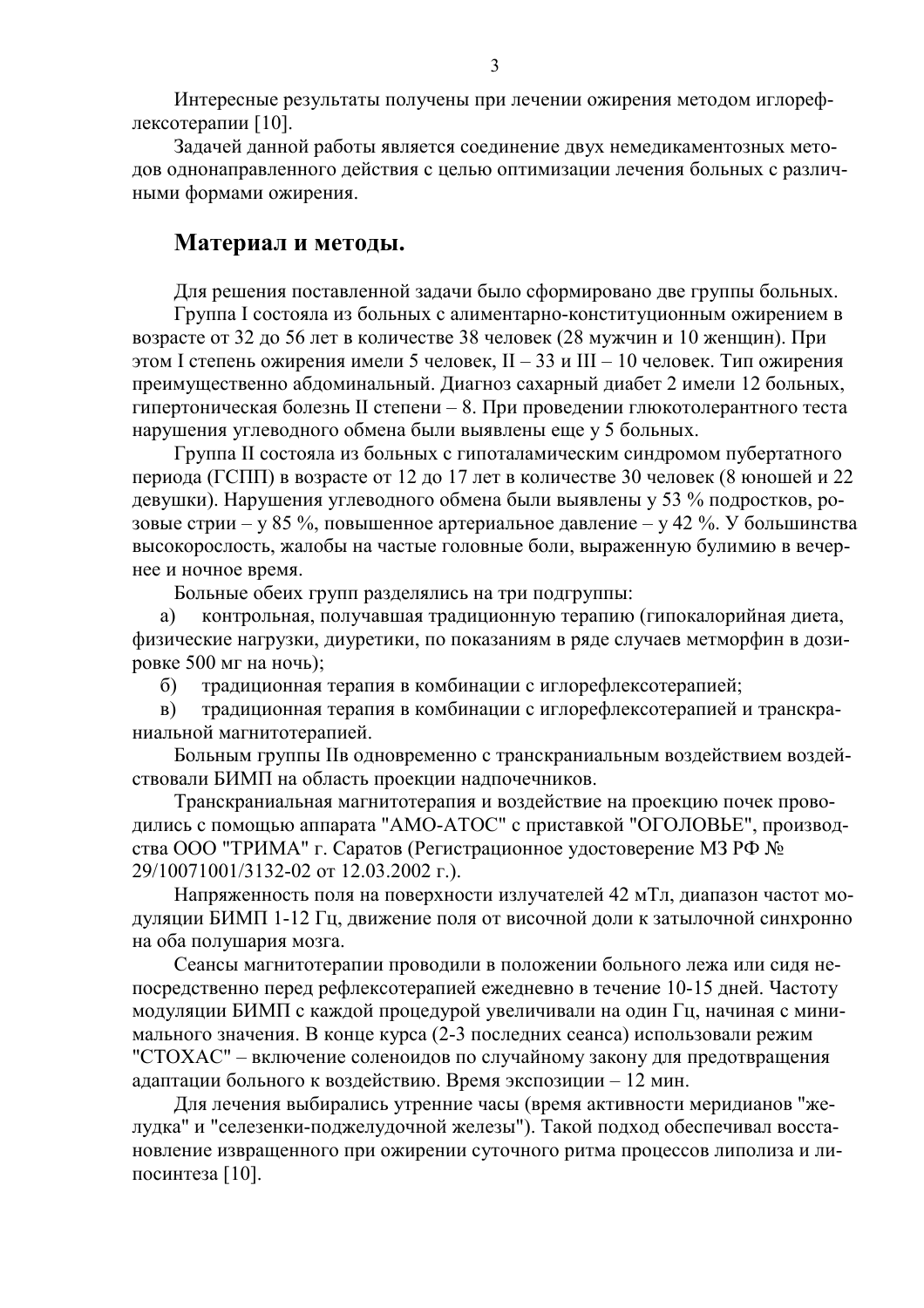Воздействие на БАТ начинали с коррекции пищевого поведения - аурикулярные точки 17 (жажды), 18 (голода), 26а (гипоталамуса), 28 (гипофиза). На один сеанс вводили 3-4 иглы в одну ушную раковину на 30-45 мин. Одновременно использовались точки "общего" действия, что создавало благоприятный фон для нормализации нейрогормональных механизмов – E36, TR5, MC6, GI11, RP4, VC19, F2. C целью повышения активности обменных процессов использовались аурикулярные точки 13, 26a, 34, 45, 51, 104 и корпоральные R2, VG14, V20, V21. При сопутствующих заболеваниях воздействовали дополнительно на аурикулярные точки 13, 22, 28, 45, 91, 95 [12].

Базисным набором являются аурикулярные точки 26а, 17, 18, 28 и корпоральные TR5, MC6, E36, RP4. С целью устранения кетоацидоза назначалось щелочное питье и дополнительное воздействие на P7, IG3, V62.

Всем пациентам проводилось измерение кровяного давления до и после кажлой процедуры.

Для определения восприимчивости пациента к магнитотерапии использовали анализ крови на лейкоцитарную формулу. При этом отталкивались от общепринятой гипотезы воздействия физическим фактором на организм, как раздражителя формирующего одну из трех адаптационных реакций – тренировки, активации или стресса [11]. Забор крови для мазка делали до процедуры магнитотерапии и через 24 часа. Изменение лейкоцитарной формулы в виде повышения количества лимфоцитов и уменьшения сегментоядерных нейтрофилов при нормальном содержании лейкоцитов свидетельствует о формировании у пациента реакции активации. Реакция тренировки характеризуется нормальным содержанием лейкоцитов, эозинофилов, лимфоцитов и нейтрофилов. Реакция стресс сопровождается лейкоцитозом, анэозинофилией, лимфопенией и нейтрофилезом. Формирование стресс-реакции свидетельствует о непереносимости пациентом данного воздействия и является противопоказанием. Нами выявлено трое таких больных при формировании подгруппы (в) в обеих группах. Этим больным магнитотерапия не назначалась и они переводились в подгруппу (б).

Все больные получили по два курса лечения с интервалом в 1 месяц.

#### Результаты лечения и обсуждение.

Наряду с контролем массы тела и индекса массы тела (ИМТ) контролировались показатели липидного обмена – общий холестерин (ОХС) и уровень триглицеридов (TГ), что важно с точки зрения риска развития по СД 2 и сердечнососудистых заболеваний.

Контроль массы тела и артериального давления проводился регулярно в течение 3-х месяцев от начала лечения. Отдаленные результаты оценивались через 6 месяцев.

Большинство больных хорошо переносили лечение. В обеих группах уже после первых процедур рефлексо и магнитотерапии отмечалось улучшение сна, уменьшение интенсивности головной боли, снижение систолического (САД) и диастолического артериального давления (ДАД).

В таблице 1 представлены сравнительные результаты лечения больных по каждому из трех методов.

При сравнительной оценке исходных данных видно, что у больных обеих групп присутствует нарушение липидного обмена.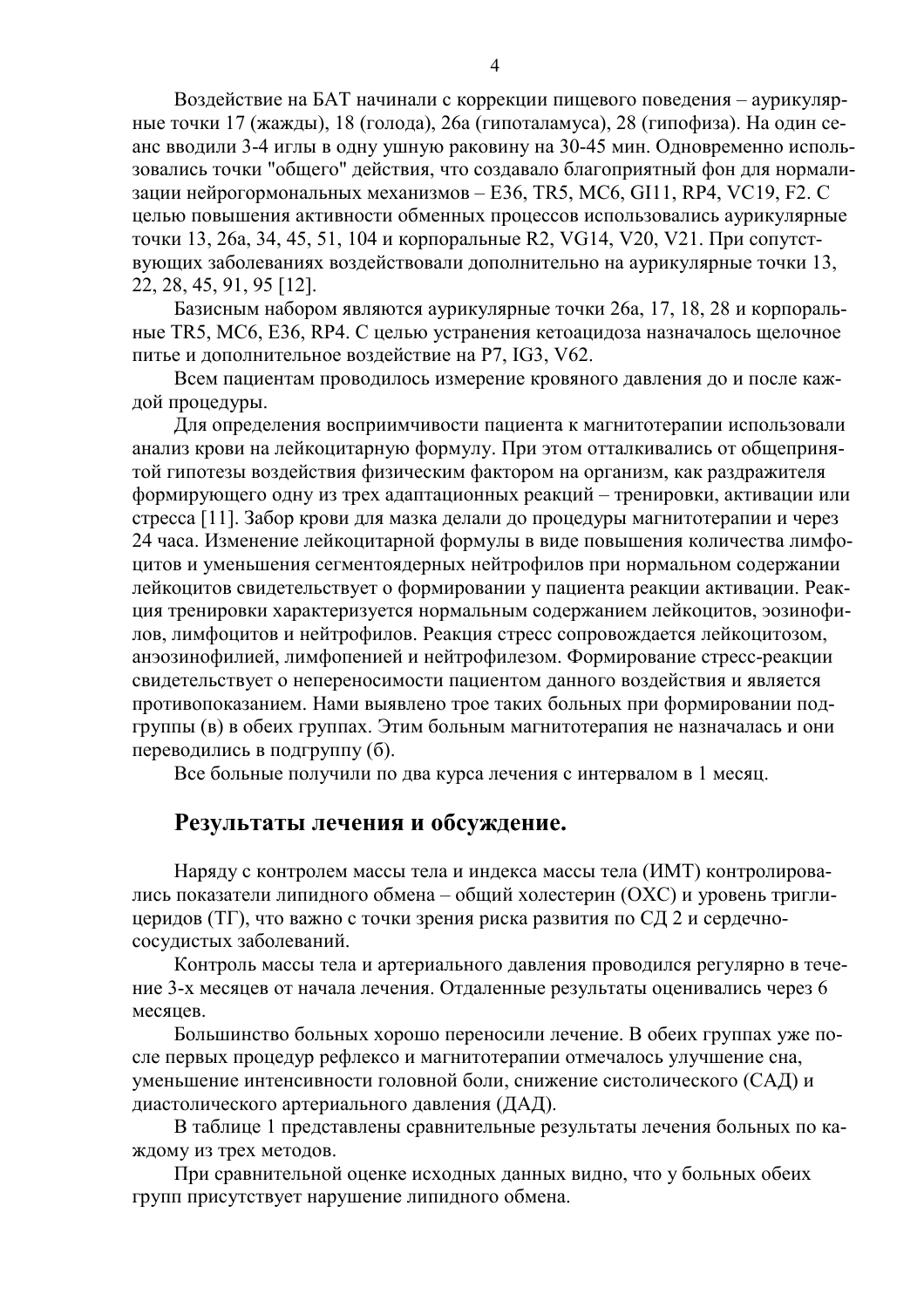Как видно из таблицы 1 через три месяца в контрольных подгруппах Ia и IIa масса тела снизилась не одинаково. В первом случае это снижение составило 10,5 %, во втором – 4 %. ИМТ – 95 % и 3 % соответственно. Показатели липидного спектра крови в этих подгруппах также снизились: ОХС – на 4,8 % и 5,2 % ТГ – на 8 % и 9,8 % соответственно. Аналогичная ситуация с артериальным давлением. В группе с алиментарным ожирением снижение более выражено, чем при ГСПП - на 4,1 % и 2,7 % соответственно.

Tаблица 1

|                                | Группа I (алиментарно-конституционное ожирение) |                |                                           |                    |                     |                  |
|--------------------------------|-------------------------------------------------|----------------|-------------------------------------------|--------------------|---------------------|------------------|
| Параметры                      | (a)<br>контрольная                              |                | (6)<br>с применением реф-<br>лексотерапии |                    | (B)                 |                  |
|                                |                                                 |                |                                           |                    | с применением реф-  |                  |
|                                |                                                 |                |                                           |                    | лексотерапии и маг- |                  |
|                                |                                                 |                |                                           |                    | нитотерапии         |                  |
|                                | Исходно                                         | Через 3        | Исходно                                   | Yepes <sub>3</sub> | Исходно             | Через 3          |
|                                |                                                 | месяца         |                                           | месяца             |                     | месяца           |
| Масса тела, кГ                 | $117,7 \pm 7,5$                                 | $105,2\pm 6,1$ | $108,8+8,1$                               | $91,3\pm7,2$       | $112,5+8$           | $91,1 \pm 10$    |
| ИМТ, к $\Gamma/\overline{M}^2$ | $38,5 \pm 2,8$                                  | $34,9 \pm 3,2$ | $37,2 \pm 2,5$                            | $32,3 \pm 2,2$     | $36,1 \pm 1,8$      | $30,5 \pm 1,6$   |
| САД, мм. рт. ст.               | $145 \pm 15$                                    | 139±11         | $150 \pm 12$                              | 138±9*             | $152 \pm 12$        | 132±8*           |
| ДАД, мм. рт. ст.               | $95 \pm 12$                                     | $92 \pm 10$    | 98±11                                     | 95±9*              | $96 \pm 10$         | 83±9*            |
| ОХС, ммоль/л                   | $6,2\pm0,8$                                     | $5,9 \pm 0,8$  | $5,8 \pm 0.9$                             | $5,5\pm0.5**$      | $6,1\pm0,7$         | $5,4\pm0,3**$    |
| ТГ, ммоль/л                    | $2,2\pm 1,0$                                    | $2,02\pm0,9$   | $2,21\pm0,9$                              | $2,05\pm0,8**$     | $2,3\pm 1,2$        | $2,05 \pm 0.8**$ |
|                                | Группа II (ожирение на фоне ГСПП)               |                |                                           |                    |                     |                  |
| Масса тела, кГ                 | $88,2{\pm}5,1$                                  | $84,6 \pm 4,2$ | $86,1\pm4,2$                              | $80,6 \pm 3,9$     | $90,1\pm4,9$        | $83,4\pm4,3$     |
| ИМТ, к $\Gamma/M^2$            | $26,3\pm3,5$                                    | $25,5 \pm 2,8$ | $25,9 \pm 3,1$                            | $23,8+3,5$         | $26,1\pm3,0$        | $23,7+3,2$       |
| САД, мм. рт. ст.               | $127,5 \pm 15$                                  | $124 \pm 12,6$ | $128 \pm 10$                              | $122,8 \pm 11*$    | $129,6 \pm 9$       | $111,4\pm9,2*$   |
| ДАД, мм. рт. ст.               | $82 \pm 7.5$                                    | $79,3 \pm 7,7$ | $73,6 \pm 6,1$                            | $66,2{\pm}5,8*$    | $75,8 \pm 6,5$      | $64,4\pm5,0*$    |
| ОХС, ммоль/л                   | $5,19\pm0,9$                                    | $4,9 \pm 0,68$ | $5,09 \pm 0,8$                            | $4,78 \pm 0.7$ **  | $4,5\pm0,62$        | $3,96\pm0,51**$  |
| ТГ, ммоль/л                    | $1,8 \pm 0,57$                                  | $1,69\pm0,3$   | $1,75 \pm 0,4$                            | $1,62\pm0.5**$     | $1,9\pm0,45$        | $1,64\pm0,4**$   |

#### **Сравнительные усредненные результаты лечения больных с ожирением по различным методикам**

\* – достоверность различий с исходными показателями: \*-p<0,05; \*\*-p<0,01

Применение рефлексотерапии в сочетании с традиционной позволило (подгруппа Iб) массу тела снизить в среднем на 16 % и добавить таким образом к диетотерапии 5,5 % по снижению массы тела и 3,5 % по ИМТ. Снижение артериального давления более выражено при рефлексотерапии – 8 %, т.е. почти вдвое больше, чем контрольной группе. При этом показатели липидного обмена практически не изменились при рефлексотерапии по сравнению с контролем.

Похожая ситуация в группе больных с ГСПП. Артериальное давление в среднем снизилось на 1,7 % по сравнению с контролем (на 4 % от исходных значений), а показатели липидного обмена незначительно ниже контрольных (ОХС – на 0,8 %,  $TT$  – на 1 %).

Применение рефлексотерапии в комбинации с транскраниальной магнитотерапией существенно меняет картину в пользу липидного обмена и снижения арте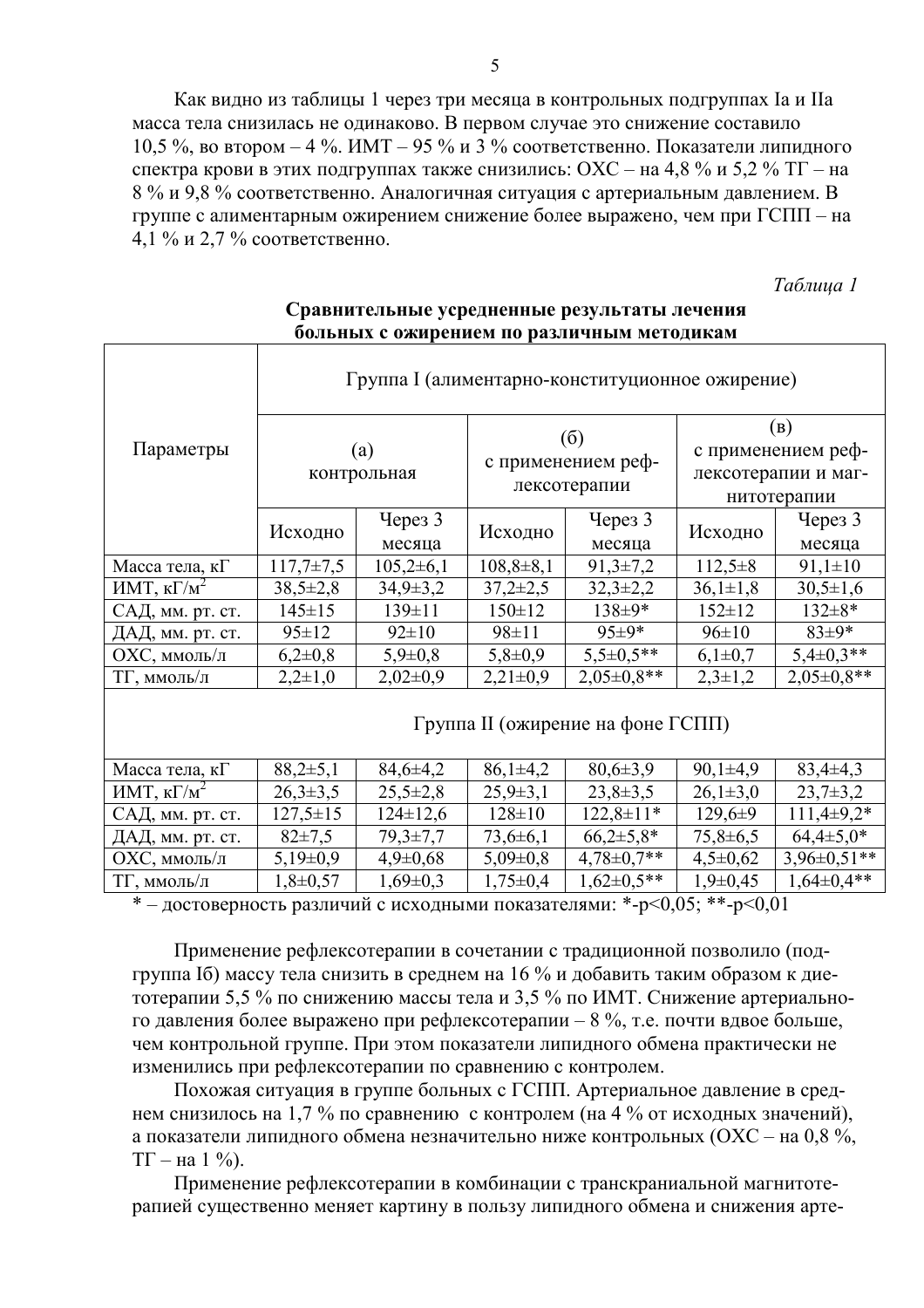риального давления в обеих группах. Так в группе Iв ОХС снизился на 11 % от исходного и добавились 6,2 % к снижению в контроле,  $TT$  – на 10,8 % от исходного и 2,8 % к контролю, САД – на 15 % и 10,9 % к контролю соответственно. В группе Пв ОХС снизился на 12 % от исходного,  $TT -$ на 13.5 %, что добавило к снижению в контроле 6,8 % и 7,5 % соответственно.

Напротив влияние магнитотерапии на массу тела оказалось менее выраженным по сравнению с рефлексотерапией. Это можно объяснить преобладанием у рефлексотерапии анарексийного воздействия, а у магнитотерапии - регулирующего липидный обмен через воздействие на гипоталамус и кору надпочечников. Магнитотерапия добавила 3 % к рефлексотерапии по снижению массы тела в группе I и 1,1 % в группе II. Добавка по ИМТ составила 2,5 % и 1,2 % соответственно. При этом результирующие значение по снижению массы тела от применения комбинации рефлексо и магнитотерапии выглядят внушительно и составляют 19 % от исходного в группе I и 7,4 % – в группе II.

Видно, что в группе I получены более существенные результаты по снижению массы тела в сравнении с группой II, что можно объяснить менее прочными связями гипоталамус-жировая клетчатка у больных с алиментарно-конституционным ожирением и их более сознательным подходом к вопросу диетотерапии.

Под влиянием рефлексо-магнитотерапии показатели липидного спектра крови у этих больных приблизились к значениям нормы.

В обеих группах улучшилось общее самочувствие больных. Головная боль прекращалась у подавляющего большинства пациентов, особенно в группах рефлексо-магнитотерапии (89 % пациентов). Гипотензивный эффект отмечался уже с первых сеансов, а к 5-6 сеансу у 79 % больных наблюдалось стойкое снижение и стабилизация артериального давления. Данный результат можно в большей степени отнести к магнитотерапии, гипотензивный эффект, которой отмечают многие исследователи [8].

У подростков с ГСПП на фоне лечения наблюдалось изменение цвета кожных стрий до бледно-розового и белого у 69,5 % пациентов. Больным этой группы по завершению первого курса лечения проводилось повторное реоэнцефалографическое обследование. При качественном анализе реоэнцефалограмм в контрольной группе отмечена стабилизация сосудистого тонуса у 21,4 % больных, улучшение венозного оттока – у 27 % и улучшение кровенаполнения сосудов головного мозга  $-$  v 25 % подростков. В группе сочетанной терапии (IIв) улучшение венозного оттока отмечалось у 65 % больных, реографический индекс увеличился в среднем до  $0.18\pm0.02$ , при этом достиг нормальных значений у 82 % больных.

В отдаленных сроках, до 6 месяцев у 72 % больных группы I и у 60 % группы II сохранилась положительная динамика потери массы тела.

#### Выводы.

 $1<sup>1</sup>$ При лечении больных ожирением рефлексотерапия в сочетании с традиционной позволяет получить более существенный результат по снижению массы тела в сравнении с традиционной терапией. При этом более высокие результаты получены при алиментарно-конституционной форме ожирения.

Транскраниальная магнитотерапия больных с различными формами ожи- $\overline{2}$ . рения направлена не столько на снижение массы тела, сколько на нормализацию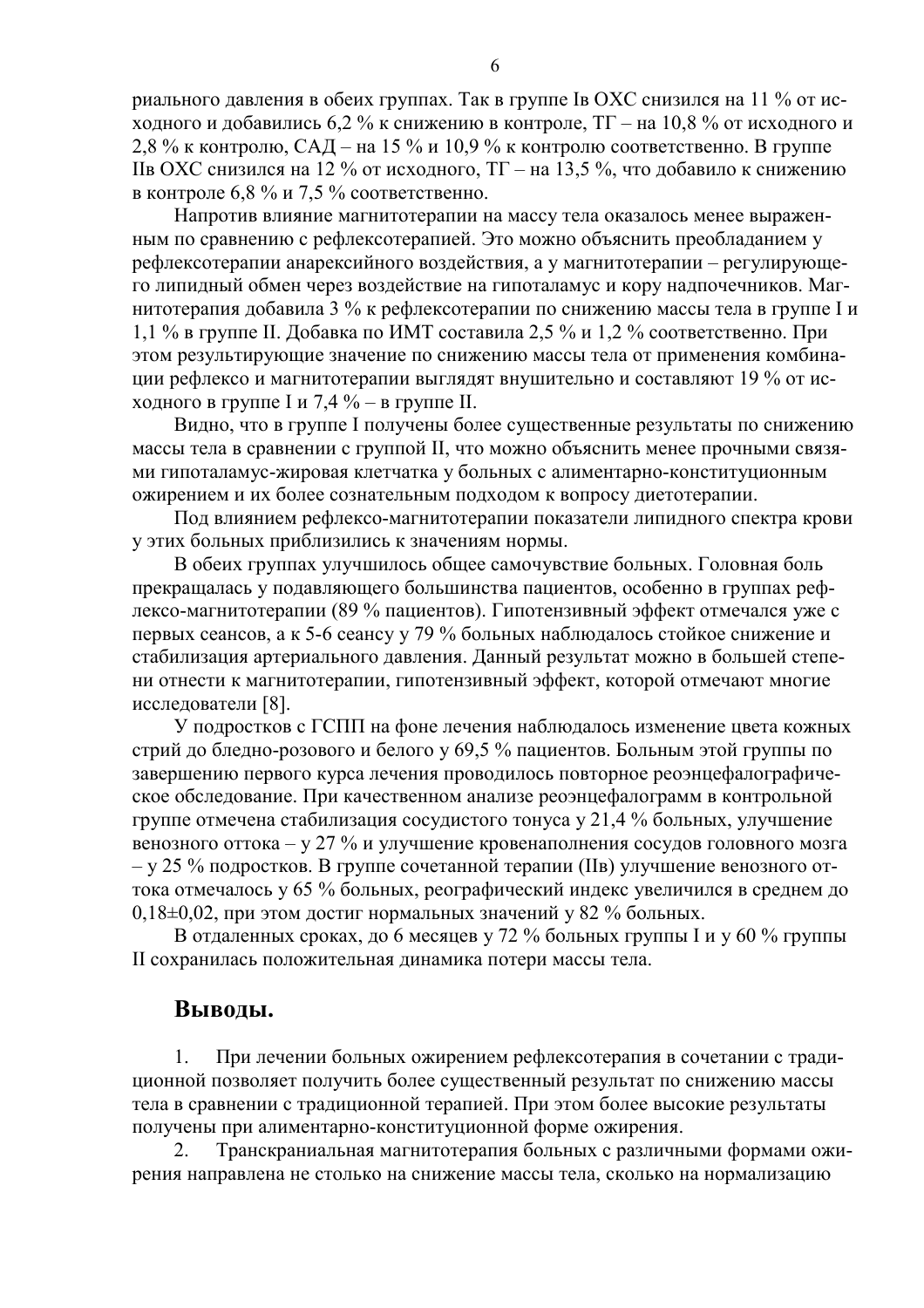липидного обмена и устранение факторов риска развития сахарного диабета 2 и сердечно-сосудистых заболеваний.

 $3<sub>1</sub>$ Сочетание рефлексо и транскраниальной магнитотерапии позволяет в достаточно короткие сроки (3 месяца) существенно снизить массу тела (до 20 %), обеспечив дальнейшую положительную динамику.

 $\overline{4}$ . При лечении такой патологии, как пубертатный гипоталамический синдром совместное использование рефлексо и магнитотерапии позволяет получить более высокие и стабильные результаты, по сравнению с результатами полученными нами ранее по применению у этих больных транскраниальной магнитотерапии в сочетании с традиционной [9].

## Заключение.

В широкой медицинской практике до настоящего времени принято лечить отдельно каждую из составляющих метаболического синдрома, а не больного в целом. Традиционно лечением артериальной гипертонии занимается терапевт, ИБСкардиолог, сахарного диабета - эндокринолог. Это не идет на пользу больному и часто отвращает его от лечения вообще.

Предлагаемый метод лечения такой сложной патологии как ожирение позволяет воздействовать на причину заболевания, используя современные физиотерапевтические средства при минимальной лекарственной нагрузке на больного.

Данный метод достаточно универсален и может применяться для лечения других нейроэндокринных патологий или заболеваний, где эти нарушения являются пусковым механизмом. Напомним, что воздействие магнитным полем на ЦНС с параметрами использованной здесь аппаратуры позволяет сформировать стойкую ответную реакцию организма типа активации и тем самым мобилизовать защитные силы организма.

Недавно разработанный и выпускаемый серийно аппаратный комплекс "АМО-АТОС" - "ОГОЛОВЬЕ" открывает для этого хорошие перспективы.

Подробная информация на сайте www.trima.ru.